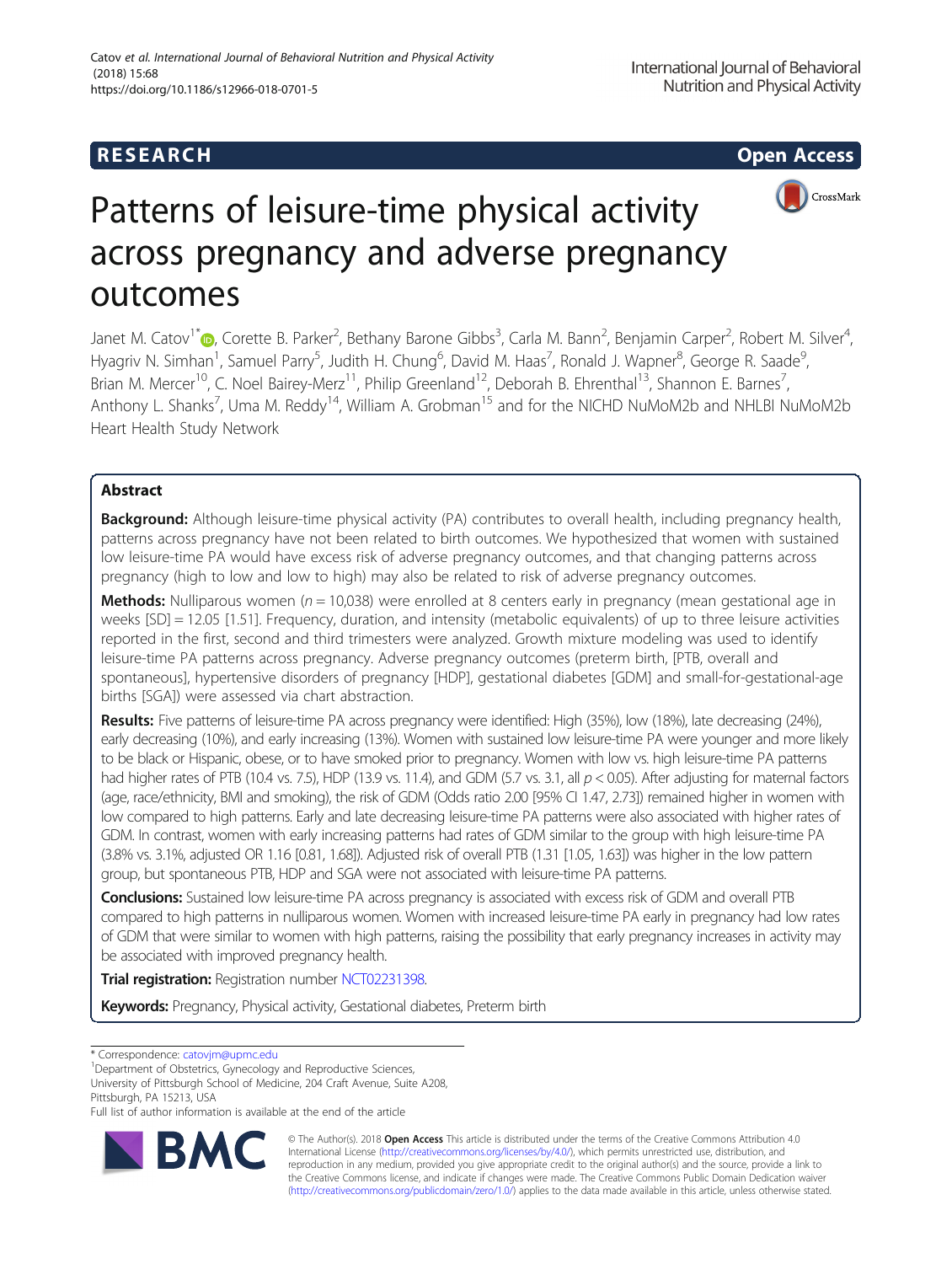## Background

Physical activity contributes to overall health, including pregnancy health [[1](#page-8-0)]. Similar to non-pregnant adults, the American College of Obstetricians and Gynecologists recommends that pregnant women achieve 20 to 30 min of moderate intensity activity per day on most or all days of the week [[2\]](#page-8-0). Pregnancy, however, is also a time of increased sedentary behavior due to physical, individual and clinical determinants [[3](#page-8-0), [4\]](#page-8-0). Individual patterns of activity across pregnancy have not been well described. Most data across gestation are derived from cross sectional assessments in different women that are aggregated to describe behaviors in each trimester [\[4](#page-8-0), [5\]](#page-8-0).

Preterm birth (delivery < 37 weeks gestation), hypertensive disorders of pregnancy (elevated blood pressure with or without proteinuria), gestational diabetes (de novo abnormal glucose metabolism) and fetal growth restriction (birth weight < 5th percentile) complicate up to 38% of first births [\[6](#page-8-0)] and are associated with significant maternal and neonatal morbidity and mortality. These adverse pregnancy outcomes are heterogeneous conditions, with some overlapping vascular and metabolic pathophysiologies including endothelial dysfunction, insulin resistance, and inflammation [\[7](#page-8-0)–[10\]](#page-8-0). Physical activity affects each of these factors, which may be mediating links between increased physical activity and reduced risk of complications [[11](#page-8-0), [12](#page-8-0)]. Importantly, the risk of adverse outcomes is highest in first pregnancies, and a history of prior complications is the strongest determinant of recurrence in subsequent births [[13](#page-8-0), [14](#page-8-0)]. Thus, health behaviors in a first pregnancy are a unique opportunity to improve immediate and long-term maternal and child health.

In a prospective cohort of 10,038 nulliparous women enrolled at 8 centers in the U.S., we set out to describe patterns of self-reported leisure-time physical activity (PA) and related these patterns to occurrence of preterm birth, hypertensive disorders of pregnancy, gestational diabetes and small-for-gestational-age births. We hypothesized that women with sustained levels of low leisure-time PA would have higher risk of adverse pregnancy outcomes. We also considered that changing patterns across pregnancy may also be important, such that increases in activity may be beneficial and decreases may be associated with higher risk of adverse outcomes.

## Methods

The Nulliparous Pregnancy Outcomes Study: Monitoring Mothers-to-Be (nuMoM2b) is a prospective cohort study designed to identify factors that contribute to adverse pregnancy outcomes [\[15\]](#page-8-0). This prospective cohort study enrolled 10,038 nulliparous women with singleton pregnancies from 8 clinical centers in the United States (Case Western Reserve University; Columbia University; Indiana University; University of Pittsburgh; Northwestern University; University of California at Irvine; University of Pennsylvania; and University of Utah). In brief, women were eligible for enrollment if they had a viable singleton gestation, had no previous pregnancy that lasted more than 20 weeks of gestation, and were between 6 0/7 weeks of gestation and 13 6/7 weeks of gestation at recruitment. Exclusion criteria were maternal age younger than 13 years, history of three or more spontaneous abortions, current pregnancy complicated by a suspected fatal fetal malformation, known fetal aneuploidy, assisted reproduction with a donor oocyte, multifetal reduction, or plans to terminate the pregnancy. Nulliparity was defined as having had no prior pregnancy lasting 20 weeks or more based on self-report. All local institutional review boards approved the study protocol, and participants provided written informed consent prior to enrollment.

Leisure-time PA during pregnancy was self-reported at a study visit in each trimester (6- < 14,  $16$ - < 22, and 22- < 30 weeks gestation, with the third visit occurring at least 4 weeks after the previous visit) using standardized physical activity questions adapted from the Behavior Risk Factor Surveillance System (BRFSS) [[16](#page-8-0), [17\]](#page-8-0). Women were asked whether they participated in any leisure-time PA during the previous four weeks. If yes, they were asked to describe the activity in which they spent the most time and to provide information on the number of times per week they had taken part in this activity over the four weeks, and how many minutes per time. For running, jogging, walking, cycling and swimming, they were also asked about distance. This was repeated for the second and third activity in which they spent the most time. By design, these questions assess structured, physical activities which have been linked to health, including pregnancy health [[18](#page-8-0), [19\]](#page-8-0). Each activity was assigned an intensity level [metabolic equivalent (MET)] by trained coders based on the Physical Activity Compendium [[20](#page-8-0)]. This MET value was multiplied by the frequency and duration of each activity to obtain volume for each activity (MET-minutes per week), and then summed across all activities reported by the participant. In addition to analysis of MET-minutes per week, adequacy of a participant's exercise regimen was assessed as ≥150 min of moderate activity per week, ≥75 min of vigorous activity per week, or an equivalent combination of the two. Moderate activity was defined as leisure-time PA with an intensity  $3 \leq \text{METs} < 6$  and vigorous activity was defined as METs≥6. A total of 10,022 women provided activity data at one or more visits; 10,016 at Visit 1; 9408 at Visit 2; and 9215 at Visit 3. For all 3 visits, the median  $(Q1, Q3)$  was  $1 (0,2)$  for number of activities reported.

Adverse pregnancy outcomes were adjudicated from medical record abstraction, performed by certified research personnel. Quality control checks via re-abstraction were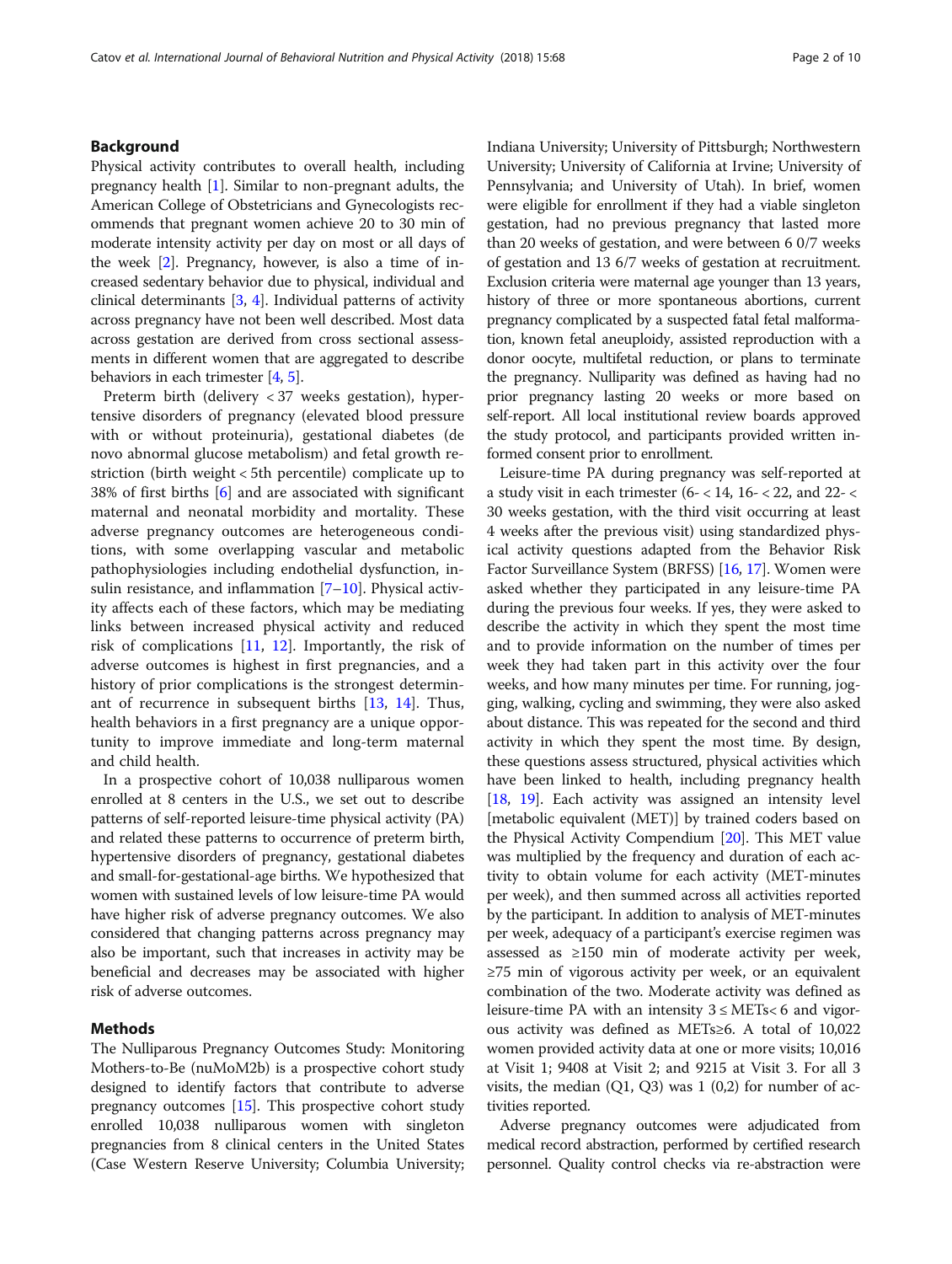performed by the site principal investigator on a random selection of charts with and without complications. For 82% of the charts reviewed, no discrepancies were found. For those charts with discrepancies between the two abstractions, these differences were generally minor and not related to the primary adverse pregnancy outcomes. Preterm births were those delivered prior to 37 weeks, and further classified as spontaneous if after spontaneous onset of labor or premature rupture of membranes. Hypertensive disease of pregnancy included preeclampsia with and without severe features, super-imposed preeclampsia, eclampsia, and gestational hypertension, as defined according to established criteria [\[21](#page-8-0)]. Gestational diabetes mellitus was defined by one of the following glucose tolerance testing (GTT) criteria: fasting 3-h 100 g GTT with two abnormal values [fasting 95 mg/dL or greater, 1-h 180 mg/dL or greater, 2-h 155 mg/dL or greater, 3-h 140 mg/dL or greater]; 2) fasting 2-h 75 g GTT with one abnormal value [fasting 92 mg/dL or greater, 1-h 180 mg/dL or greater, 2-h 153 mg/dL or greater]; or 3) nonfasting 50-g GTT 200 mg/ dL or greater if no fasting 3-h or 2-h GTT was performed [[22](#page-8-0)]. If no GTT data were available, the clinical diagnosis from chart abstraction was used for GDM classification. Small-for-gestational-age (SGA) birthweight was defined as <5th percentile for gestational age at delivery based on Alexander fetal growth curves [\[23\]](#page-8-0). Analysis was restricted to pregnancies carried 20 or more weeks of gestation. Women with pre-existing diabetes were identified via chart abstraction of the medical record from the delivery hospitalization ( $n = 151$ ) and were excluded from analysis of gestational diabetes.

Covariates were recorded at the enrollment study visit and included maternal age, race/ethnicity, nausea, vomiting, retching in the 12 h prior to the study visit interview (as derived from the PUQE survey), [\[24](#page-8-0)] smoking during the 3 months prior to pregnancy, chronic hypertension or pre-existing diabetes, and education. Early pregnancy body mass index  $(BMI, kg/m<sup>2</sup>)$  was based on measured weight and height, which is highly correlated with pre-pregnancy BMI.

Patterns of leisure-time PA throughout pregnancy were identified using growth mixture modeling [\[25\]](#page-9-0) conducted in Mplus version 8 with missing values addressed using full information maximum likelihood [[26\]](#page-9-0). Models included leisure-time PA values (METs-minutes per week) from the three study visits. Due to the skewness of the distributions of total weekly MET-minutes, we applied a log transformation. Having determined the most appropriate form of the growth curve (linear vs. quadratic), we compared the fit of growth mixture models with one- to five-class solutions. Model fit was assessed based on standard fit indices (i.e., AIC, BIC, and sample-adjusted BIC); the inclusion of additional classes was evaluated using likelihood ratio tests. In addition, the number of participants in each class was examined, requiring a minimum of 5–10% of participants per class to avoid the inclusion of spurious classes. Final model selection was informed by the statistical results and interpretation of the classes. Specifically, we determined that a 5-group solution most ideally fit the data based on the statistical results and the fact that patterns matched what is generally known about activity across gestation. For example, this 5-group solution included a group with zero or very low leisure-time PA across pregnancy, while other groups, on average, reported reductions as pregnancy advanced.

We summarized maternal characteristics according to leisure-time PA pattern group, and compared these characteristics using chi square tests and analysis of variance F-tests. We compared occurrence of adverse outcomes in each leisure-time PA pattern group using logistic regression, and adjusted differences for age (linear and quadratic terms), race/ethnicity, early pregnancy BMI (linear and quadratic terms), and smoking status 3 months prior to pregnancy which were covariates selected a priori. As sensitivity analyses, we conducted additional adjusted analyses adding the probability of pattern group membership taken from the growth mixture model to the covariates in the logistic regression model. Odds ratios from all logistic regression models were computed with the most active class as the referent group.

## Results

Growth mixture modeling revealed five patterns of self-reported leisure-time PA across pregnancy (Fig. [1](#page-3-0)). The largest group of women reported high levels of leisure-time PA in the first trimester that decreased to moderate levels in the third trimester (high, 35%). One group reported no leisure-time PA during any trimester of pregnancy (low, 18%). Another group reported moderate levels in the first and second trimester that decreased to low levels in the third trimester (late decreasing, 24%). Some women increased leisure-time PA in the first half of pregnancy, then decreased to low levels (early increasing, 13%) while another group decreased leisure-time PA in the first half of pregnancy and reported persistently low levels in the third trimester (early decreasing, 10%). Of note, had we evaluated leisure-time PA in a cross-sectional fashion at each trimester, different groups would have emerged. For example, in the first trimester women clustered in three groups (high, moderate, low); in the second trimester, there were also three cross sectional groups but comprised of different women.

The most common activities reported for each group were walking, aerobics, yoga, weight lifting and running (Table [1](#page-4-0)). We summarized the average minutes of leisure-time PA per week in each group across gestation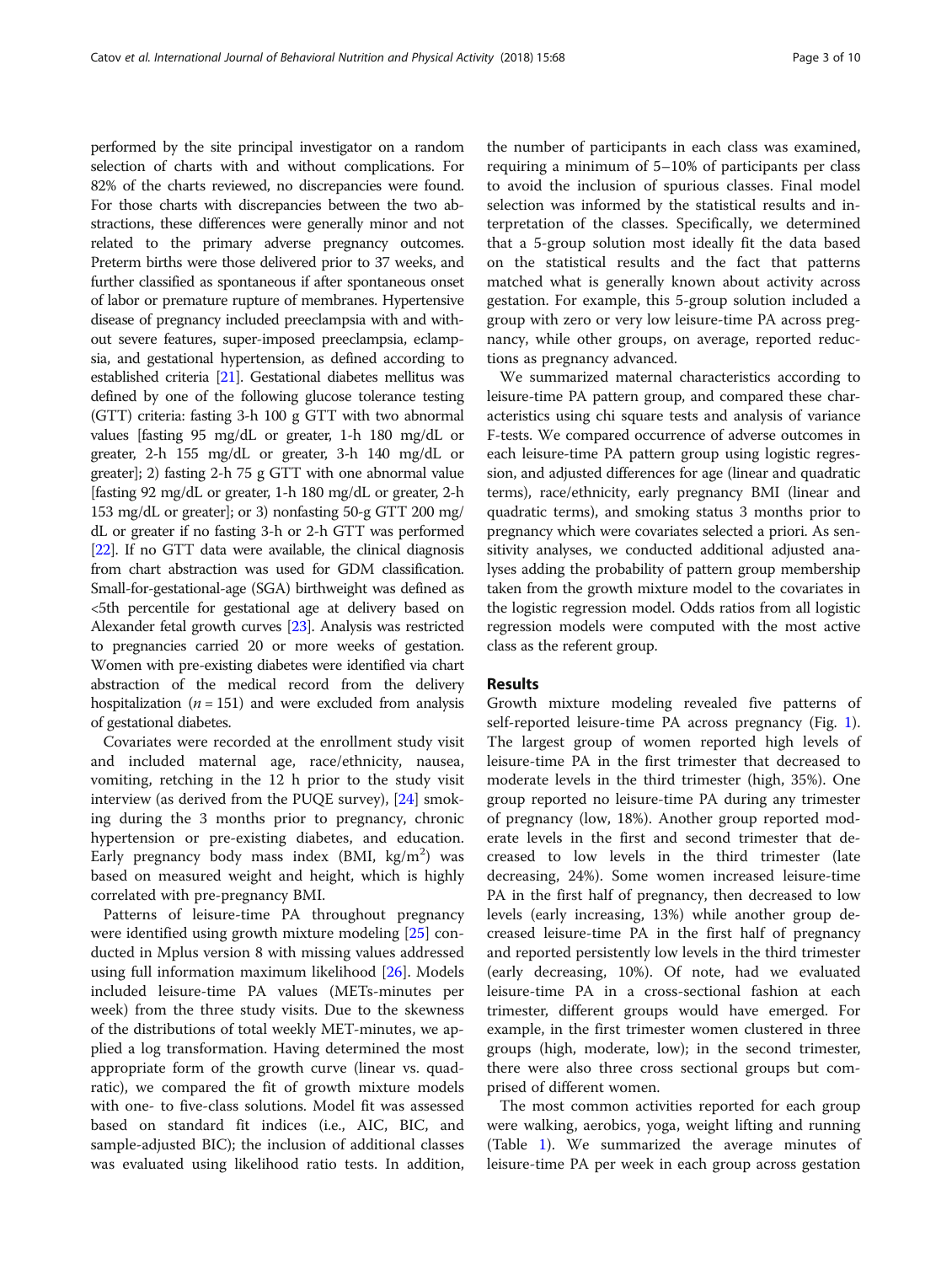<span id="page-3-0"></span>

to translate the patterns detected into clinically meaningful metrics (Table [2](#page-5-0)). Almost one quarter of women with high leisure-time PA achieved recommended levels of activity early in pregnancy  $(≥150 \text{ min/weeks of})$ moderate activity per week, or  $\geq$  75 min/week of vigorous activity, or an equivalent combination of the two) [[2\]](#page-8-0). The overall patterns of increasing or decreasing leisure-time PA were similar when summarized according to guidelines, and generally, fewer than 5% of women in these groups achieved recommended levels at any assessment.

Women with high leisure-time PA, on average, were older, less likely to be of minority race/ethnicity, less likely to be obese, and reported less nausea, lower smoking rates and fewer chronic conditions prior to pregnancy compared to women in all other groups (Table [3](#page-5-0)). Women with late decreasing patterns were similar to this group in terms of race/ethnicity and smoking, but were more likely to be obese with higher rates of nausea and pre-pregnancy chronic conditions. Women with low leisure-time PA across pregnancy were younger, more likely to be of minority race/ethnicity, and had higher rates of smoking compared to other groups. Those with early pregnancy changes in leisure-time PA (early increasing, early decreasing) were similar to each other, with about half of the group of minority race/ethnicity, a third obese, and a majority with early pregnancy nausea and smoking. However, women with early increasing patterns were less likely to be overweight compared to their counterparts with early decreasing patterns.

Rates of adverse outcomes differed across groups (Table [4](#page-6-0)). The group of women with low leisure-time PA had higher rates of preterm birth, hypertensive disorders of pregnancy, gestational diabetes, and small for gestational age births compared to those with high activity patterns. Conversely, women with high leisure-time PA had the lowest rates of all complications. After accounting for maternal characteristics (age, race/ethnicity, BMI, smoking), rates of GDM differed according to these patterns. Those with low leisure-time PA (aOR 2.00 [95% CI 1.47, 2.73]), late decreasing (aOR 1.50 [1.12, 2.01]), and early decreasing patterns (aOR 1.74 [1.21, 2.52]) all had elevated risk of GDM. Of note, the group with early increasing leisure-time PA had rates of GDM similar to those with high activity patterns across pregnancy (3.8% vs. 3.1%, aOR 1.16 [0.81, 1.68]). Mixed results were detected for other pregnancy outcomes. Women with low leisure-time PA had excess risk of preterm birth (aOR 1.31 [1.05, 1.63]), but not higher rates of spontaneous preterm birth (OR 1.17 [0.88, 1.54]) or preeclampsia (OR 1.18 [0.91, 1.53]). Those with late decreasing leisure-time PA had higher risk of SGA (aOR 1.37 [1.05, 1.79]) compared to women with high activity.

To account for the variability of being included in a group, models were additionally adjusted for the posterior probability of group assignment and results were unchanged. (Additional file [1](#page-7-0): Table S1).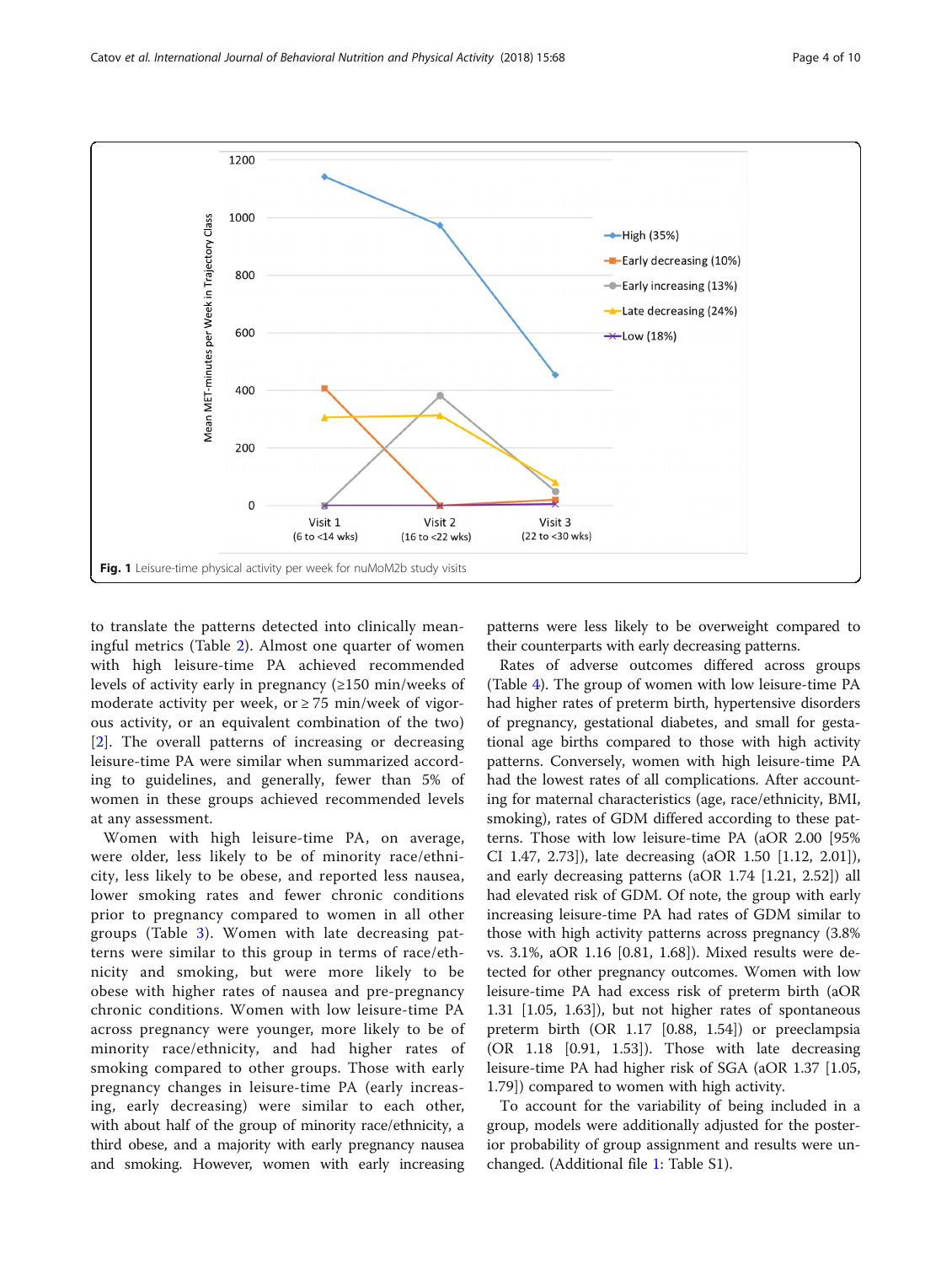| Activity (METs)                         | Visit 1                      | Visit 2                         | Visit 3                         | Across |  |
|-----------------------------------------|------------------------------|---------------------------------|---------------------------------|--------|--|
|                                         | 6 to $<$ 14 wks (N = 10,016) | 16 to $<$ 22 wks ( $N = 9408$ ) | 22 to $<$ 30 wks ( $N = 9215$ ) | visits |  |
| Walking (3.5) <sup>b</sup>              | 5364                         | 5554                            | 5390                            | 16,308 |  |
| Aerobics class/Exercise machines (5.5)  | 1393                         | 1255                            | 1107                            | 3755   |  |
| Yoga (3.0)                              | 825                          | 1098                            | 1107                            | 3030   |  |
| Weight lifting (3.5)                    | 651                          | 624                             | 497                             | 1772   |  |
| Running(8.0) <sup>b</sup>               | 697                          | 481                             | 215                             | 1393   |  |
| Swimming (7.0)                          | 383                          | 350                             | 390                             | 1123   |  |
| Cycling $(7.5)^b$                       | 400                          | 314                             | 197                             | 911    |  |
| Calisthenics/Home or Gym Exercise (4.0) | 277                          | 264                             | 212                             | 753    |  |
| Hiking/Backpacking (6.5)                | 154                          | 132                             | 102                             | 388    |  |
| Dancing (5.0)                           | 148                          | 125                             | 77                              | 350    |  |
| Gardening (3.8)                         | 117                          | 76                              | 61                              | 254    |  |
| Stair climbing (6.4)                    | 48                           | 58                              | 52                              | 158    |  |
| Tennis (7.3)                            | 37                           | 26                              | 11                              | 74     |  |
| Volleyball (4.0)                        | 42                           | 21                              | 11                              | 74     |  |
| Judo/Karate/Tae Kwon Do (7.8)           | 26                           | 21                              | 22                              | 69     |  |
| Softball/baseball (5.0)                 | 33                           | 22                              | 6                               | 61     |  |
| Basketball (6.5)                        | 30                           | 15                              | 11                              | 56     |  |
| Sledding/Tobogganing (7.0)              | 29                           | 24                              | $\overline{2}$                  | 55     |  |
| Soccer/Badminton/Racquetball (7.0)      | 33                           | 12                              | 4                               | 49     |  |

<span id="page-4-0"></span>Table 1 Counts of most frequent activities reported by nuMoM2b study visit<sup>a</sup>

<sup>a</sup>Study visits occurred in time according to the gestational age of participants

b<br>Pror walking, jogging, running, and cycling, METs were based on speed when distance and duration were provided. Assigned values are shown below Walking

no speed (general) =  $3.5$  METs  $< 2.0$  mph = 2.0 METs 2.0–2.4 mph = 2.8 METs  $2.5 - 2.7$  mph = 3.0 METs  $2.8 - 3.5$  mph = 3.5 METs  $3.6 - 4.2$  mph = 5.0 METs 4.3–4.9 mph = 7.0 METs  $\geq$  5.0 mph = 8.3 METs Jogging/Running jogging no speed (general) = 7.0 METs running no speed (general) = 8.0 METs  $<$  4.9 mph = 6.0 METs 5.0–5.9 mph = 9.0 METs 6.0–6.9 mph = 11 .0 METs 7.0–7.9 mph = 11.5 METs 8.0–8.9 mph = 12.0 METs 9.0–9.9 mph = 12.8 METs  $\geq 10$  mph = 15.0 METs Cycling no speed (general) = 7.5 METs  $< 6.0$  mph = 3.5 METs 6.0 - 9.9 mph = 5.0 METs 10.0 - 11.9 mph = 6.8 METs 12.0 - 13.9 mph = 8.0 METs 14.0 - 15.9 mph = 10.0 METs 16.0 - 19.9 mph= 12.0 METs  $≥ 20.0$  mph = 15.8 METs

## **Discussion**

Our results from a large, multi-center, diverse and contemporary cohort of nulliparous women revealed that patterns of self-reported leisure-time PA change across pregnancy and that these patterns are related to risk of adverse pregnancy outcomes. Importantly, the third of women with the highest leisure-time PA levels throughout pregnancy had the lowest rates of complications. Almost 20% of women reported no leisure-time PA. These women were young, more likely to be of minority race/ethnicity, and more likely to have the highest rates of most complications. Gestational diabetes risk was associated with leisure-time PA patterns: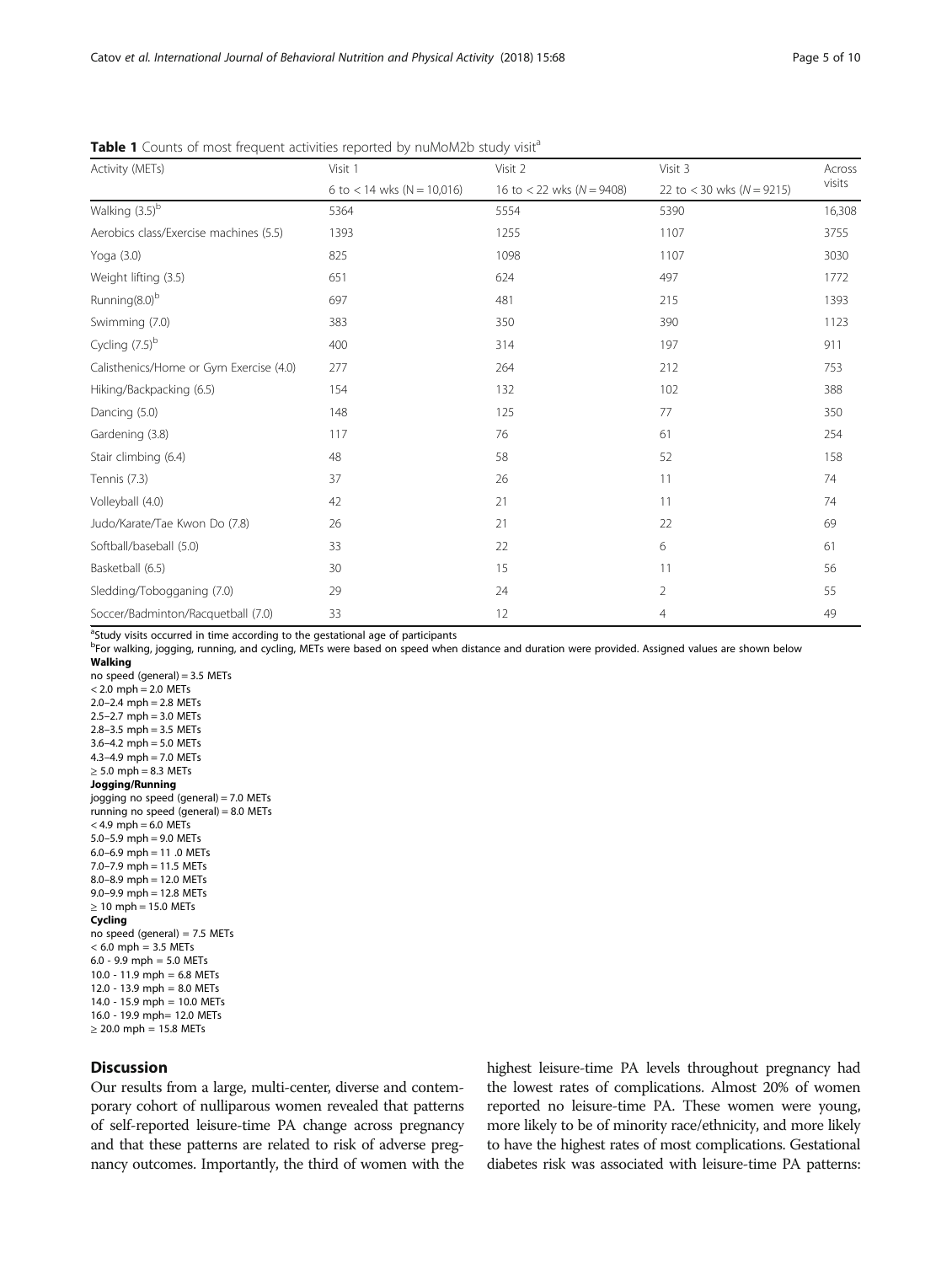| dClivity trajectory class dcross study visits         |                   |                  |                  |  |
|-------------------------------------------------------|-------------------|------------------|------------------|--|
| Leisure-time<br>physical activity<br>trajectory class | Visit 1           | Visit 2          | Visit 3          |  |
|                                                       | $6$ to $<$ 14 wks | 16 to $<$ 22 wks | 22 to $<$ 30 wks |  |
|                                                       | $(N = 10,016)$    | $(N = 9408)$     | $(N = 9215)$     |  |
| High                                                  | 833/3479 (23.9%)  | 671/3274 (20.5%) | 470/3231 (14.5%) |  |
| Early decreasing                                      | 55/1017 (5.4%)    | 2/1009 (0.2%)    | 22/981 (2.2%)    |  |
| Early increasing                                      | 9/1338 (0.7%)     | 66/1312 (5.0%)   | 50/1284 (3.9%)   |  |
| Late decreasing                                       | 39/2402 (1.6%)    | 46/2249 (2.0%)   | 64/2210 (2.9%)   |  |
| Low                                                   | 5/1780 (0.3%)     | 5/1564 (0.3%)    | 12/1509 (0.8%)   |  |
| $p$ -value $^{2/}$                                    | < 0001            | < 0001           | < .0001          |  |

<span id="page-5-0"></span>

| Table 2 Number and percent of women with adequate exercise regimen <sup>a</sup> within nuMoM2b study visit by leisure-time physical |  |
|-------------------------------------------------------------------------------------------------------------------------------------|--|
| activity trajectory class across study visits                                                                                       |  |

a<br>Adequate exercise regimen is defined as > = 150 min of moderate activity per week or > =75 min of vigorous activity per week or some combination of moderate and vigorous that is equivalent to these guidelines. Moderate activity is 3 to < 6 METs. Vigorous activity is 6+ METs

2/P-values are shown for chi-square tests of association between leisure-time physical activity trajectory class and percent of women with adequate exercise regimen for the specific study visit

women with high leisure-time PA and those who increased leisure-time PA in the first half of pregnancy had the lowest rates of GDM, independent of maternal characteristics.

Levels of activity prior to pregnancy are associated with patterns during pregnancy, although overall, women tend to decrease activity as gestation advances [\[3,](#page-8-0) [27](#page-9-0)]. Very little is known, however, regarding activity patterns across gestation and their relation to adverse pregnancy outcomes. Physical activity is a modifiable contributor to fitness, and fitness contributes to the integrity of the vascular and metabolic systems that undergo profound adaptation required for healthy pregnancy. Our results

Table 3 Baseline characteristics by leisure-time physical activity trajectory class across nuMoM2b study visits

| Baseline characteristics                                     | Leisure-time physical activity trajectory class |                                                   |              |                                 |                     | $p$ -value <sup>1/</sup> |
|--------------------------------------------------------------|-------------------------------------------------|---------------------------------------------------|--------------|---------------------------------|---------------------|--------------------------|
|                                                              | High<br>$(N = 3483)$                            | Early decreasing Early increasing<br>$(N = 1017)$ | $(N = 1338)$ | Late decreasing<br>$(N = 2404)$ | Low<br>$(N = 1780)$ |                          |
|                                                              |                                                 |                                                   |              |                                 |                     |                          |
| Maternal age, in years                                       |                                                 |                                                   |              |                                 |                     |                          |
| Mean (standard deviation)                                    | 28.8 (5.4)                                      | 25.5(5.5)                                         | 25.8 (5.8)   | 26.9(5.4)                       | 25.2(5.6)           | < .0001                  |
| Category: n (%)                                              |                                                 |                                                   |              |                                 |                     | < .0001                  |
| $13 - 21$                                                    | 427 (12.3)                                      | 301 (29.6)                                        | 372 (27.8)   | 478 (19.9)                      | 551 (31.0)          |                          |
| $22 - 35$                                                    | 2735 (78.6)                                     | 682 (67.1)                                        | 886 (66.2)   | 1783 (74.2)                     | 1131(63.5)          |                          |
| > 35                                                         | 318 (9.1)                                       | 34(3.3)                                           | 80 (6.0)     | 143(5.9)                        | 98 (5.5)            |                          |
| Maternal race: n (%)                                         |                                                 |                                                   |              |                                 |                     | < .0001                  |
| White Non-Hispanic                                           | 2491 (71.6)                                     | 536 (52.7)                                        | 682 (51.0)   | 1540 (64.1)                     | 740 (41.6)          |                          |
| <b>Black Non-Hispanic</b>                                    | 290 (8.3)                                       | 180 (17.7)                                        | 256 (19.1)   | 330 (13.7)                      | 362 (20.3)          |                          |
| Hispanic                                                     | 374 (10.7)                                      | 200 (19.7)                                        | 258 (19.3)   | 325 (13.5)                      | 534 (30.0)          |                          |
| Asian                                                        | 151(4.3)                                        | 35(3.4)                                           | 62(4.6)      | 95 (4.0)                        | 64 (3.6)            |                          |
| Other                                                        | 174(5.0)                                        | 66 (6.5)                                          | 80(6.0)      | 114(4.7)                        | 80 (4.5)            |                          |
| Early Pregnancy BMI, in kg/m <sup>2</sup>                    |                                                 |                                                   |              |                                 |                     |                          |
| Mean (standard deviation)                                    | 25.2(5.3)                                       | 27.4(6.9)                                         | 27.0 (6.8)   | 26.9(6.8)                       | 26.8 (6.4)          | < .0001                  |
| Category: n (%)                                              |                                                 |                                                   |              |                                 |                     | < .0001                  |
| < 25                                                         | 2112 (61.7)                                     | 442 (44.2)                                        | 663 (50.3)   | 1180 (49.9)                     | 797 (46.8)          |                          |
| $25$ to $<$ 30                                               | 803 (23.4)                                      | 282 (28.2)                                        | 293 (22.2)   | 586 (24.8)                      | 480 (28.2)          |                          |
| $\geq 30$                                                    | 510 (14.9)                                      | 275 (27.5)                                        | 361 (27.4)   | 601 (25.4)                      | 426 (25.0)          |                          |
| Nausea, vomiting, retching in 12 h prior V1 interview: n (%) | 1704 (49.0)                                     | 592 (58.2)                                        | 789 (59.0)   | 1317 (54.8)                     | 1016 (57.1)         | < .0001                  |
| Smoked during 3 months prior to pregnancy: n (%)             | 487 (14.0)                                      | 223 (21.9)                                        | 288 (21.6)   | 392 (16.3)                      | 392 (22.1)          | < .0001                  |
| Chronic hypertension: n (%)                                  | 43(1.3)                                         | 36(3.7)                                           | 36(2.8)      | 84 (3.7)                        | 43 (2.6)            | < .0001                  |
| Pre-gestational diabetes: n (%)                              | 30(0.9)                                         | 25(2.5)                                           | 29(2.2)      | 51(2.2)                         | 16(1.0)             | < .0001                  |

 $1/p$ -values are shown for chi-square tests (percent) and from ANOVA F-tests (mean [SD])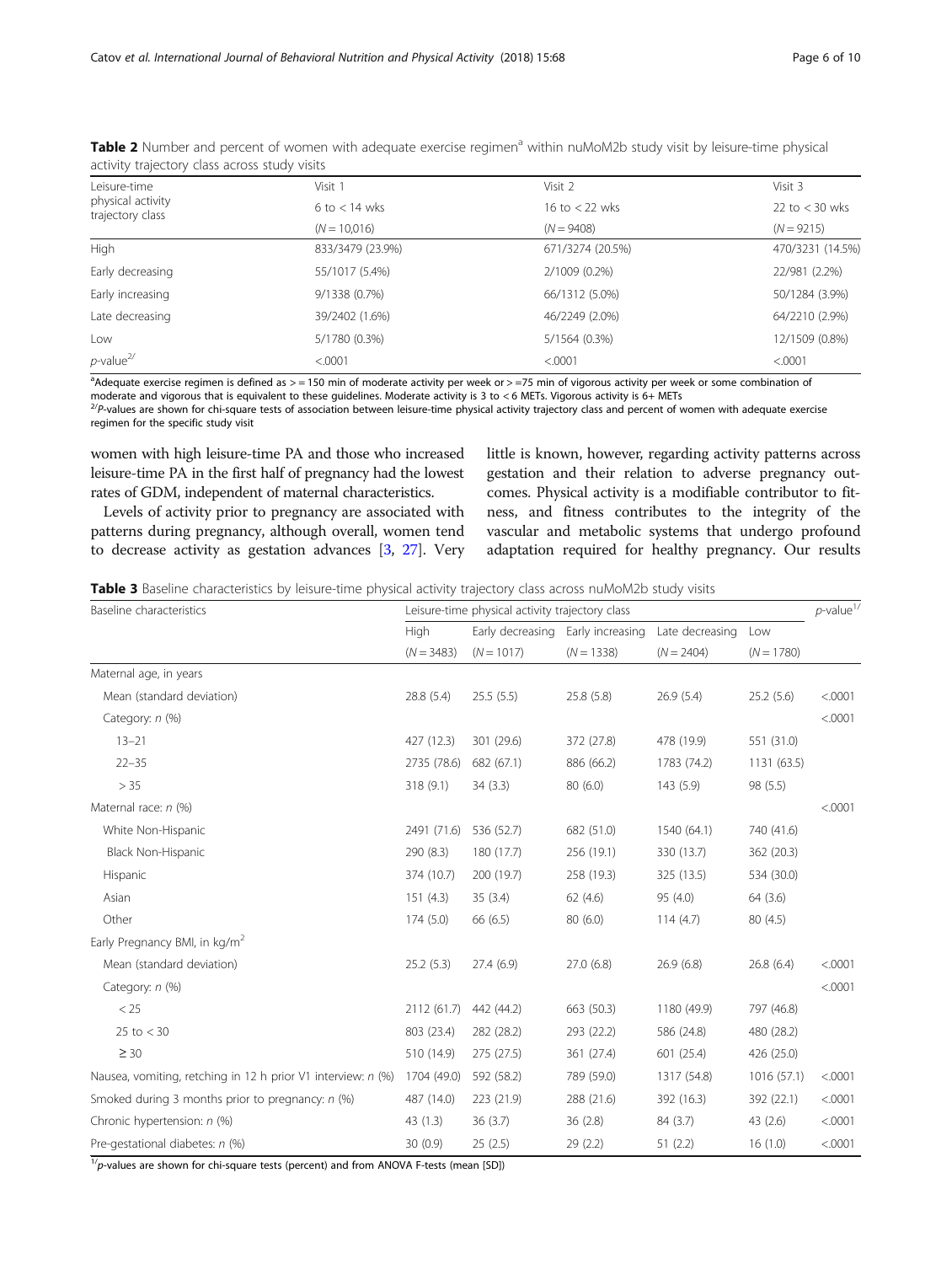| Pregnancy outcome                                      | Pregnancy       | Crude odds ratios   |            | Adjusted odds ratios |            |
|--------------------------------------------------------|-----------------|---------------------|------------|----------------------|------------|
| Physical activity trajectory                           | outcome         |                     |            |                      |            |
| Class (Contrast) <sup>b</sup>                          | $n/N$ (%)       | Estimate (95% CI)   | $p$ -value | Estimate (95% CI)    | $p$ -value |
| Preterm birth (Nc = 9465, Na = 9278)                   |                 |                     |            |                      |            |
| High (referent)                                        | 247/3272 (7.5)  | 1.00                | 0.0175     | 1.00                 | 0.1998     |
| Early decreasing (versus referent)                     | 90/980 (9.2)    | $1.24(0.96 - 1.59)$ |            | $1.12(0.86 - 1.46)$  |            |
| Early increasing (versus referent)                     | 118/1300 (9.1)  | $1.22(0.97 - 1.54)$ |            | $1.09(0.86 - 1.39)$  |            |
| Late decreasing (versus referent)                      | 194/2278 (8.5)  | $1.14(0.94 - 1.39)$ |            | $1.09(0.89 - 1.33)$  |            |
| Low (versus referent)                                  | 170/1635 (10.4) | $1.42(1.16 - 1.74)$ |            | $1.31(1.05 - 1.63)$  |            |
| Spontaneous preterm birth (Nc = $9461$ , Na = $9274$ ) |                 |                     |            |                      |            |
| High (referent)                                        | 160/3271 (4.9)  | 1.00                | 0.4563     | 1.00                 | 0.5995     |
| Early decreasing (versus referent)                     | 54/978 (5.5)    | $1.14(0.83 - 1.56)$ |            | $1.09(0.78 - 1.52)$  |            |
| Early increasing (versus referent)                     | 63/1300 (4.8)   | $0.99(0.73 - 1.34)$ |            | $0.95(0.70 - 1.29)$  |            |
| Late decreasing (versus referent)                      | 105/2278 (4.6)  | $0.94(0.73 - 1.21)$ |            | $0.94(0.72 - 1.21)$  |            |
| Low (versus referent)                                  | 95/1634 (5.8)   | $1.20(0.92 - 1.56)$ |            | $1.17(0.88 - 1.54)$  |            |
| Preeclampsia (Nc = 9450, Na = 9263)                    |                 |                     |            |                      |            |
| High (referent)                                        | 163/3270 (5.0)  | 1.00                | 0.0098     | 1.00                 | 0.6210     |
| Early decreasing (versus referent)                     | 64/976 (6.6)    | 1.34 (0.99-1.80)    |            | $1.05(0.77 - 1.44)$  |            |
| Early increasing (versus referent)                     | 94/1299 (7.2)   | 1.49 (1.14–1.93)    |            | $1.21(0.92 - 1.59)$  |            |
| Late decreasing (versus referent)                      | 149/2273 (6.6)  | $1.34(1.06 - 1.68)$ |            | $1.13(0.89 - 1.43)$  |            |
| Low (versus referent)                                  | 115/1632 (7.0)  | $1.44(1.13 - 1.85)$ |            | $1.18(0.91 - 1.53)$  |            |
| Preeclampsia or antepartum gHTN (Nc = 9450, Na = 9263) |                 |                     |            |                      |            |
| High (referent)                                        | 372/3270 (11.4) | 1.00                | 0.0066     | 1.00                 | 0.3719     |
| Early decreasing (versus referent)                     | 131/976 (13.4)  | 1.21 (0.98-1.49)    |            | $1.03(0.82 - 1.29)$  |            |
| Early increasing (versus referent)                     | 186/1299 (14.3) | $1.30(1.08 - 1.57)$ |            | $1.16(0.95 - 1.41)$  |            |
| Late decreasing (versus referent)                      | 326/2273 (14.3) | $1.30(1.11 - 1.53)$ |            | $1.14(0.97 - 1.35)$  |            |
| Low (versus referent)                                  | 227/1632 (13.9) | $1.26(1.05 - 1.50)$ |            | $1.16(0.96 - 1.40)$  |            |
| GDM (Nc = 9314, Na = 9131)                             |                 |                     |            |                      |            |
| High (referent)                                        | 101/3245 (3.1)  | 1.00                | 0.0003     | 1.00                 | 0.0001     |
| Early decreasing (versus referent)                     | 48/956 (5.0)    | $1.65(1.16-2.34)$   |            | $1.74(1.21 - 2.52)$  |            |
| Early increasing (versus referent)                     | 48/1270 (3.8)   | $1.22(0.86 - 1.73)$ |            | $1.16(0.81 - 1.68)$  |            |
| Late decreasing (versus referent)                      | 105/2226 (4.7)  | $1.54(1.17-2.04)$   |            | $1.50(1.12 - 2.01)$  |            |
| Low (versus referent)                                  | 92/1617 (5.7)   | $1.88(1.41 - 2.51)$ |            | 2.00 (1.47-2.73)     |            |
| $SGA < 5$ th percentile (Nc = 9426, Na = 9239)         |                 |                     |            |                      |            |
| High (referent)                                        | 123/3260 (3.8)  | 1.00                | 0.1649     | 1.00                 | 0.2169     |
| Early decreasing (versus referent)                     | 45/974 (4.6)    | $1.24(0.87 - 1.75)$ |            | $1.13(0.78 - 1.63)$  |            |
| Early increasing (versus referent)                     | 63/1294 (4.9)   | $1.31(0.96 - 1.78)$ |            | $1.15(0.83 - 1.60)$  |            |
| Late decreasing (versus referent)                      | 116/2270 (5.1)  | 1.37 (1.06-1.78)    |            | 1.37 (1.05-1.79)     |            |
| Low (versus referent)                                  | 76/1628 (4.7)   | $1.25(0.93 - 1.67)$ |            | $1.08(0.79 - 1.47)$  |            |

<span id="page-6-0"></span>Table 4 Crude and adjusted<sup>a</sup> odds ratios for pregnancy outcomes among women 20+ weeks of gestation according to leisure-time physical activity trajectory class across nuMoM2b study visits

a<br>Adjusted for age (linear and quadratic terms), race/ethnicity (white, non-Hispanic; black, non-Hispanic; Hispanic; Asian: and other), early pregnancy BMI (linear and quadratic terms), and smoking status 3 months prior to pregnancy. P-values are taken from logistic regression models

 $b$ Nc and Na present the number of observations used in calculating the crude odds ratios and the adjusted odds ratios, respectively

suggest that patterns of leisure-time PA at early, mid and late gestation may be associated with complications, particularly rates of GDM.

Consistent with other observational studies, few women in our contemporary cohort achieved recommended levels of leisure-time PA [\[28](#page-9-0)]. The patterns we detected, however,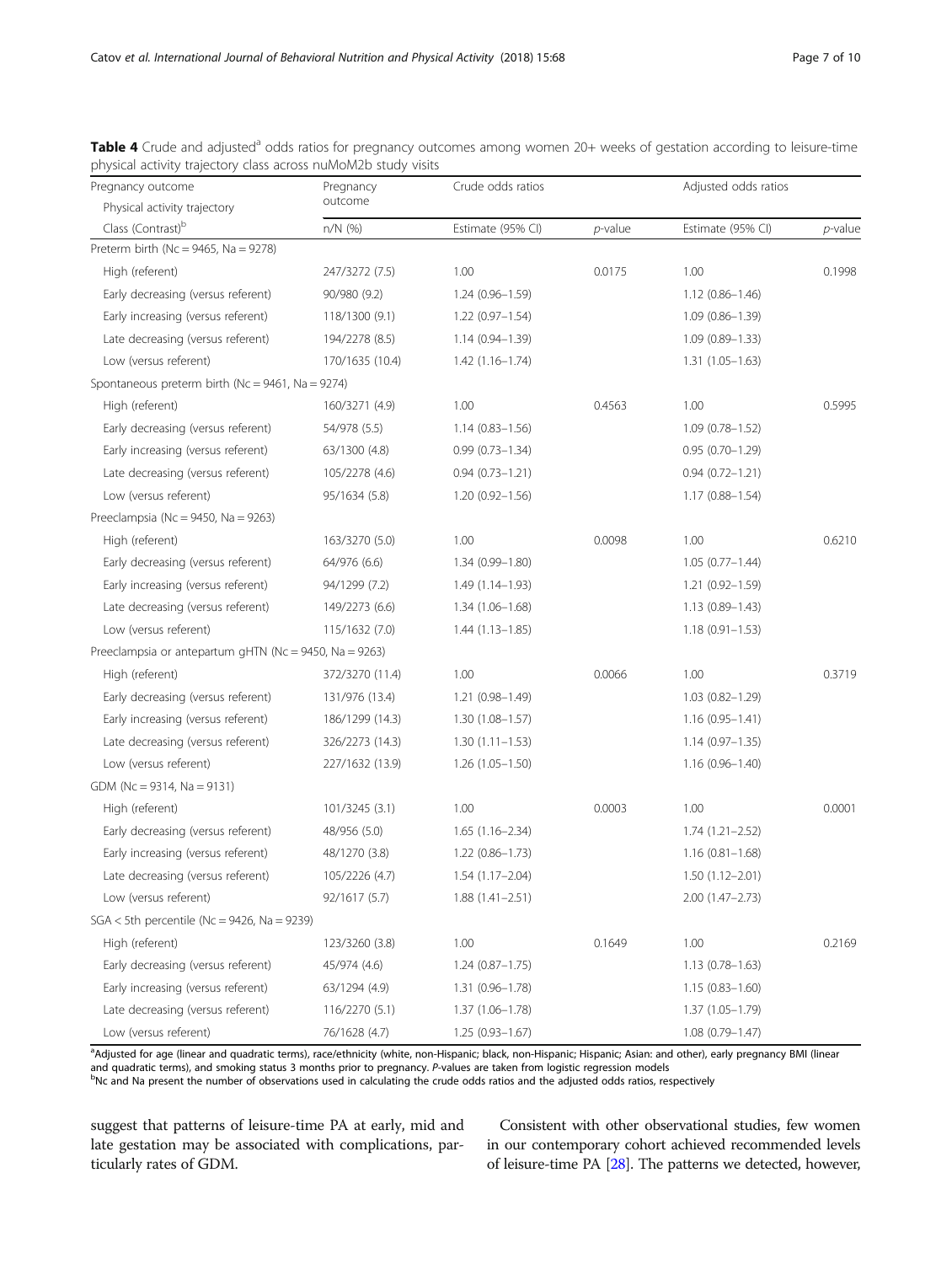<span id="page-7-0"></span>revealed that those with high leisure-time PA and those who increased their activity prior to mid-pregnancy had low rates of GDM. Our findings raise the possibility that women may be motivated to improve their health behaviors during pregnancy and that increasing levels of leisure-time PA could be associated with improved pregnancy health. Observational, intervention studies and systematic reviews consistently show that physical activity is associated with reduced risk of GDM [[12,](#page-8-0) [29](#page-9-0), [30\]](#page-9-0). Our study extends these to raise the possibility that increasing leisure-time PA prior to 24 weeks gestation (when GDM screening occurs) even at levels that fall short of recommendations, may be beneficial. This finding is consistent with evidence that increased activity is associated with lower glucose levels in women with GDM  $[12, 31]$  $[12, 31]$  $[12, 31]$ . Future work is needed to relate activity patterns to glucose, other biomarkers and weight gain to better understand mechanisms that may explain our findings.

Women with low leisure-time PA had high rates of all complications, including higher overall preterm birth, but not spontaneous preterm birth. This group did not have excess hypertensive disorders of pregnancy or small for gestational age births after accounting for maternal characteristics, the two leading reasons for medically indicated PTB. Taken together, these data suggest that other maternal or fetal health indications may contribute to the excess preterm birth we detected in women with low leisure-time PA. In addition, the excess risk of small for gestational age births detected only in women with late decreasing leisure-time PA may be due to reverse confounding, such that women may be under surveillance for impaired fetal growth and thus advised or choose to restrict their activity late in pregnancy. We were unable to disentangle these temporal indications for change.

Our results suggest that the pattern of leisure-time PA may be related to pregnancy health. Among the group with early increasing leisure-time PA, only 5% achieved recommended levels by 16 to 22 weeks' gestation, and yet the pattern of increase was associated with lower rates of GDM compared to groups with sustained low or decreasing leisure-time PA. It is possible that health behaviors detected in a first pregnancy may persist post-partum and contribute to subsequent pregnancy health and long term maternal health. In addition, it is possible that maternal leisure-time PA patterns may be related to newborn health and adiposity risk [[32](#page-9-0), [33\]](#page-9-0). These long-term associations warrant investigation, and mothers in the current cohort are being followed to assess post-pregnancy maternal health and health behaviors [\[34\]](#page-9-0).

Our observational study findings must be considered in light of limitations. Our activity data were self-reported on an instrument which was limited to only three structured activities and does not include more incidental, occupational, or light intensity activity. This approach may systematically underestimate activity levels in women that are more active. Evidence among non-pregnant adults who reported up to 4 activities indicates that collecting information on two leisure activities provides the most efficient balance for accuracy, and thus provides reassurance that the impact of this limitation may be small [[35](#page-9-0)]. We also cannot rule out residual confounding or reverse causality, and cannot infer causality. We were unable to study factors that may be associated with changing leisure-time PA during pregnancy, such as provider advice to increase or decrease activity. For example, women at risk for spontaneous preterm birth (i.e. short cervix) may be advised to decrease activity [\[36,](#page-9-0) [37](#page-9-0)]. Our results did not indicate that women with low leisure-time PA had higher risk of spontaneous preterm birth, and thus the impact of this limitation may be modest. We also did not have information regarding pre-pregnancy leisure-time PA patterns which are likely informative. We also were unable to examine individual or community barriers such as occupational features and neighborhood safety that may deter activity during pregnancy. Strengths of our study include the large, diverse, contemporary cohort of nulliparous women followed prospectively; our ability to characterize patterns of leisure-time PA across pregnancy; and, validated adverse pregnancy outcomes derived from medical records.

## Conclusion

Our results indicate that women with sustained low leisure-time PA across pregnancy have excess risk of PTB and GDM compared to the women with leisure-time PA at higher levels across all trimesters of pregnancy. Of note, women that increased their leisure-time PA early in pregnancy had low rates of GDM similar to those in the high pattern group, raising the possibility that early pregnancy increases in leisure-time PA may be associated with improved pregnancy health.

## Additional file

[Additional file 1:](https://doi.org/10.1186/s12966-018-0701-5) Table S1. Adjusted Odds Ratios for Adverse Pregnancy Outcomes Among Women 20+ Weeks of Gestation According to Physical Activity Trajectory Class Across nuMoM2b Study Visits. (DOCX 19 kb)

#### Abbreviations

AIC: Akaike information criterion; aOR: Adjusted odds ratio; BIC: Bayesian information criterion; BMI: Body mass index; BRFSS: Behavioral Risk Factor Surveillance System; GDM: Gestational diabetes mellitus; GTT: Glucose tolerance testing; HDP: Hypertensive disorders of pregnancy; METs: Metabolic equivalents; OR: Odds ratio; PTB: Preterm birth; SGA: Small for gestational age

#### Funding

This study is supported by cooperative agreement funding from the National Heart, Lung, and Blood Institute and the Eunice Kennedy Shriver National Institute of Child Health and Human Development: U10-HL119991; U10- HL119989; U10-HL120034; U10-HL119990; U10-HL120006; U10-HL119992;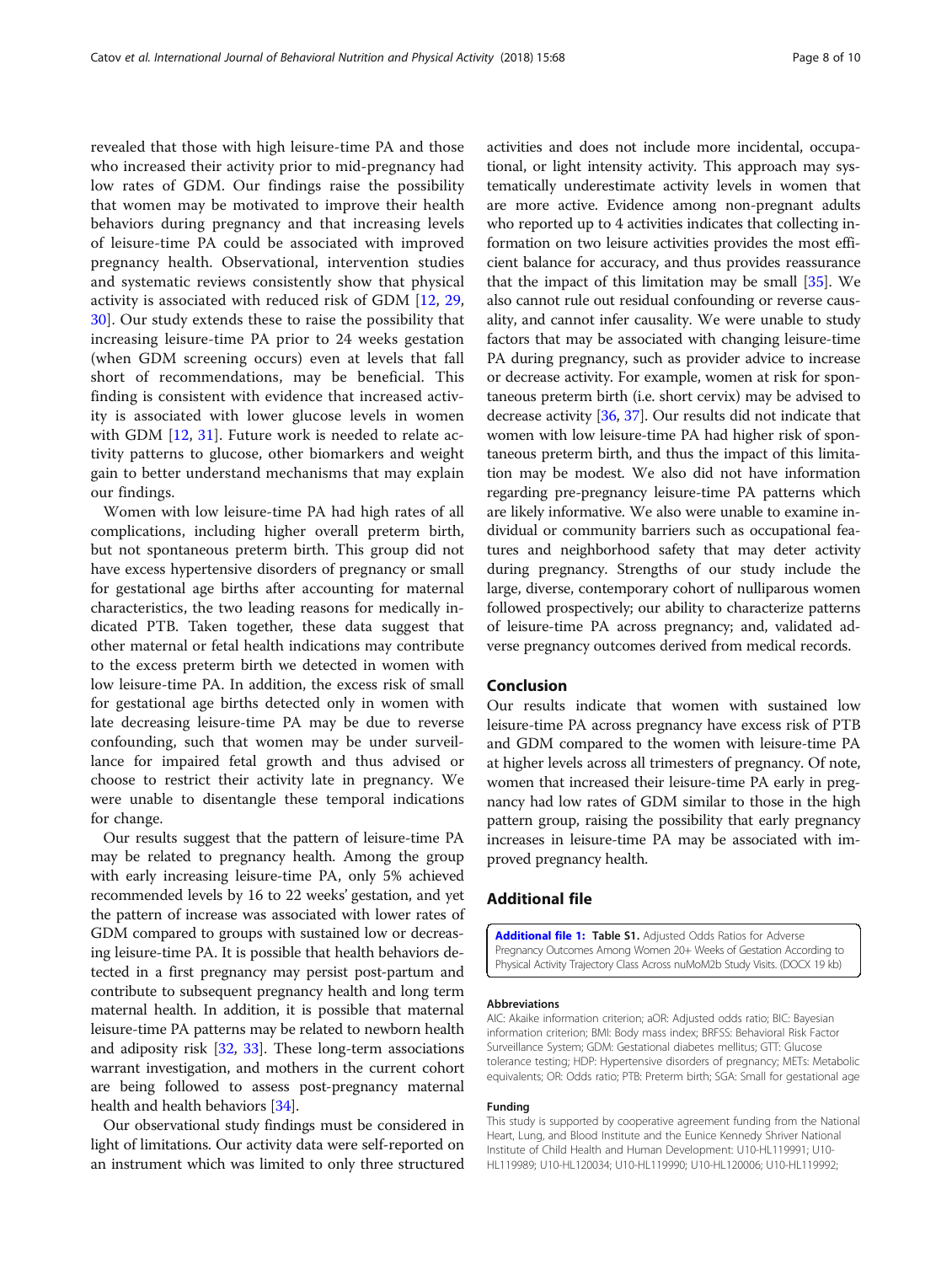<span id="page-8-0"></span>U10-HL120019; U10-HL119993; and U10-HL120018. Supplemental funding for this analysis was provided by the National Institutes of Health Office of Behavioral and Social Sciences Research through U10-HL119992. In addition, support was provided by the National Institutes of Health National Center for Research Resources and National Center for Advancing Translational Sciences to Clinical and Translational Science Institutes at Indiana University (UL1TR001108) and University of California, Irvine (UL1TR000153). The content of this article is solely the responsibility of the authors and does not necessarily represent the official views of the National Institutes of Health.

#### Availability of data and materials

The data utilized in this paper are not currently available to the public, but are being prepared for a public release in the NICHD Data and Specimen Hub (DASH).

#### Authors' contributions

JMC made substantial contributions to the conception, design, interpretation of data and took the lead on drafting and revising the manuscript; CBP, BBB and WAG made substantial contributions to the conception, design and interpretation of data and were involved in the drafting and revising of the manuscript for important intellectual content; CB and BC took the lead on data management, analysis and interpretation of data; JHC, HNS, RMS, RJW, SP, DMH, GRS, BMM, SE, PG, CNB-M, DBE, SEB, and UMR made substantial contributions to the acquisition of data and were involved in revising the manuscript for important intellectual content. All authors approved the final version of the manuscript.

#### Ethics approval and consent to participate

All local institutional review boards approved the study protocol, and participants provided written informed consent prior to enrollment.

#### Consent for publication

Not applicable.

#### Competing interests

The authors declare that they have no competing interests.

## Publisher's Note

Springer Nature remains neutral with regard to jurisdictional claims in published maps and institutional affiliations.

#### Author details

<sup>1</sup>Department of Obstetrics, Gynecology and Reproductive Sciences, University of Pittsburgh School of Medicine, 204 Craft Avenue, Suite A208, Pittsburgh, PA 15213, USA. <sup>2</sup>RTI International, Research Triangle Park, NC, USA. <sup>3</sup>Department of Health and Physical Activity, University of Pittsburgh, Pittsburgh, PA, USA. <sup>4</sup>Department of Obstetrics and Gynecology, University of Utah and Intermountain Healthcare, Salt Lake City, UT, USA. <sup>5</sup>Department of Obstetrics and Gynecology, University of Pennsylvania, Philadelphia, PA, USA. 6 Department of Obstetrics and Gynecology, University of California, Irvine, Irvine, CA, USA. <sup>7</sup>Department of Obstetrics and Gynecology, School of Medicine, Indiana University, Indianapolis, IN, USA. <sup>8</sup>Department of Obstetrics and Gynecology, Columbia University, New York, NY, USA. <sup>9</sup>Department of Obstetrics and Gynecology, University of Texas Medical Branch, University of Texas, Galveston, TX, USA. <sup>10</sup>Department of Obstetrics and Gynecology, Case Western Reserve University, Cleveland, OH, USA. <sup>11</sup> Division of Cardiology, Department of Medicine, Cedars-Sinai Medical Center, Los Angeles, CA, USA. <sup>12</sup>Division of Cardiology, Department of Medicine, Northwestern University, Chicago, IL, USA. <sup>13</sup>Department of Medicine, University of Wisconsin-Madison, Madison, WI, USA. 14Eunice Kennedy Shriver National Institute of Child Health and Human Development, Bethesda, MD, USA. <sup>15</sup>Department of Obstetrics, Gynecology-Maternal Fetal Medicine & Preventive Medicine, Northwestern University, Chicago, IL, USA.

### Received: 1 February 2018 Accepted: 29 June 2018 Published online: 11 July 2018

#### References

1. Physical Activity Guidelines Advisory Committee. 2018 Physical activity guidelines advisory committee scientific report. Washington, DC: U.S.

Department of Health and Human Services; 2018. [https://health.gov/](https://health.gov/paguidelines/second-edition/report.aspx) [paguidelines/second-edition/report.aspx](https://health.gov/paguidelines/second-edition/report.aspx)

- 2. ACOG Committee. Opinion No. 650: physical activity and exercise during pregnancy and the postpartum period. Obstet Gynecol. 2015; 126(6):e135–42.
- 3. Evenson KR, Wen F. National trends in self-reported physical activity and sedentary behaviors among pregnant women: NHANES 1999-2006. Prev Med. 2010;50:123–8.
- 4. Borodulin KM, Evenson KR, Wen F, Herring AH, Benson AM. Physical activity patterns during pregnancy. Med Sci Sports Exerc. 2008;40:1901–8.
- 5. Borodulin K, Evenson KR, Monda K, Wen F, Herring AH, Dole N. Physical activity and sleep among pregnant women. Paediatr Perinat Epidemiol. 2010;24:45–52.
- 6. Chappell LC, Seed PT, Myers J, et al. Exploration and confirmation of factors associated with uncomplicated pregnancy in nulliparous women: prospective cohort study. BMJ. 2013;347:f6398.
- 7. Romero R, Espinoza J, Gonçalves L, Kusanovic J, Friel L, Hassan S. The role of inflammation and infection in preterm birth. Semin Reprod Med. 2007;25:21–39.
- 8. Labarrere CA, DiCarlo HL, Bammerlin E, et al. Failure of physiologic transformation of spiral arteries, endothelial and trophoblast cell activation, and acute atherosis in the basal plate of the placenta. Am J Obstet Gynecol. 2017;216:287. e1- e16
- 9. Bo S, Valpreda S, Menato G, et al. Should we consider gestational diabetes a vascular risk factor? Atherosclerosis. 2007;194:e72–9.
- 10. Catalano PM, McIntyre HD, Cruickshank JK, et al. The hyperglycemia and adverse pregnancy outcome study: associations of GDM and obesity with pregnancy outcomes. Diabetes Care. 2012;35:780–6.
- 11. Barakat R, Pelaez M, Cordero Y, et al. Exercise during pregnancy protects against hypertension and macrosomia: randomized clinical trial. Am J Obstet Gynecol. 2016;214:649. e1–8
- 12. Garcia-Patterson A, Martin E, Ubeda J, Maria MA, de Leiva A, Corcoy R. Evaluation of light exercise in the treatment of gestational diabetes. Diabetes Care. 2001;24:2006–7.
- 13. North RA, McCowan LM, Dekker GA, et al. Clinical risk prediction for preeclampsia in nulliparous women: development of model in international prospective cohort. BMJ. 2011;342:d1875.
- 14. Conde-Agudelo A, Papageorghiou AT, Kennedy SH, Villar J. Novel biomarkers for the prediction of the spontaneous preterm birth phenotype: a systematic review and meta-analysis. BJOG. 2011;118:1042–54.
- 15. Haas DM, Parker CB, Wing DA, et al. A description of the methods of the nulliparous pregnancy outcomes study: monitoring mothers-to-be (nuMoM2b). Am J Obstet Gynecol. 2015;212:539. e1- e24
- 16. Shea S, Stein AD, Lantigua R, Basch CE. Reliability of the behavioral risk factor survey in a triethnic population. Am J Epidemiol. 1991;133:489–500.
- 17. Centers for Disease Control and Prevention, Division of Nutrition, Physical Activity, and Obesity. A Data Users Guide to the BRFSS Physical Activity Questions. 2011. [https://www.cdc.gov/brfss/data\\_documentation/pdf/pa](https://www.cdc.gov/brfss/data_documentation/pdf/pa-rotatingcore_brfssguide_508comp_07252013final.pdf)[rotatingcore\\_brfssguide\\_508comp\\_07252013final.pdf](https://www.cdc.gov/brfss/data_documentation/pdf/pa-rotatingcore_brfssguide_508comp_07252013final.pdf)
- 18. Pharr JR, Coughenour CA, Bungum TJ. An assessment of the relationship of physical activity, obesity, and chronic diseases/conditions between active/ obese and sedentary/ normal weight American women in a national sample. Public Health. 2018;156:117–23.
- 19. Robbins C, Boulet SL, Morgan I, et al. Disparities in preconception health indicators - behavioral risk factor surveillance system, 2013-2015, and pregnancy risk assessment monitoring system, 2013-2014. MMWR Surveill Summ. 2018;67:1–16.
- 20. Ainsworth BE, Haskell WL, Herrmann SD, et al. 2011 compendium of physical activities: a second update of codes and MET values. Med Sci Sports Exerc. 2011;43:1575–81.
- 21. Facco FL, Parker CB, Reddy UM, et al. NuMoM2b sleep-disordered breathing study: objectives and methods. Am J Obstet Gynecol. 2015;212(4):542. e1–127
- 22. Facco FL, Parker CB, Reddy UM, et al. Association between sleep-disordered breathing and hypertensive disorders of pregnancy and gestational diabetes mellitus. Obstet Gynecol. 2017;129:31–41.
- 23. Alexander GR, Himes JH, Kaufman RB, Mor J, Kogan M. A United States national reference for fetal growth. Obstet Gynecol. 1996;87:163–8.
- 24. Koren G, Boskovic R, Hard M, Maltepe C, Navioz Y, Einarson A. Motherisk-PUQE (Pregnancy-unique quantification of emesis and nausea) scoring system for nausea and vomiting of pregnancy. Am J Obstet Gynecol. 2002;186: S228–31.